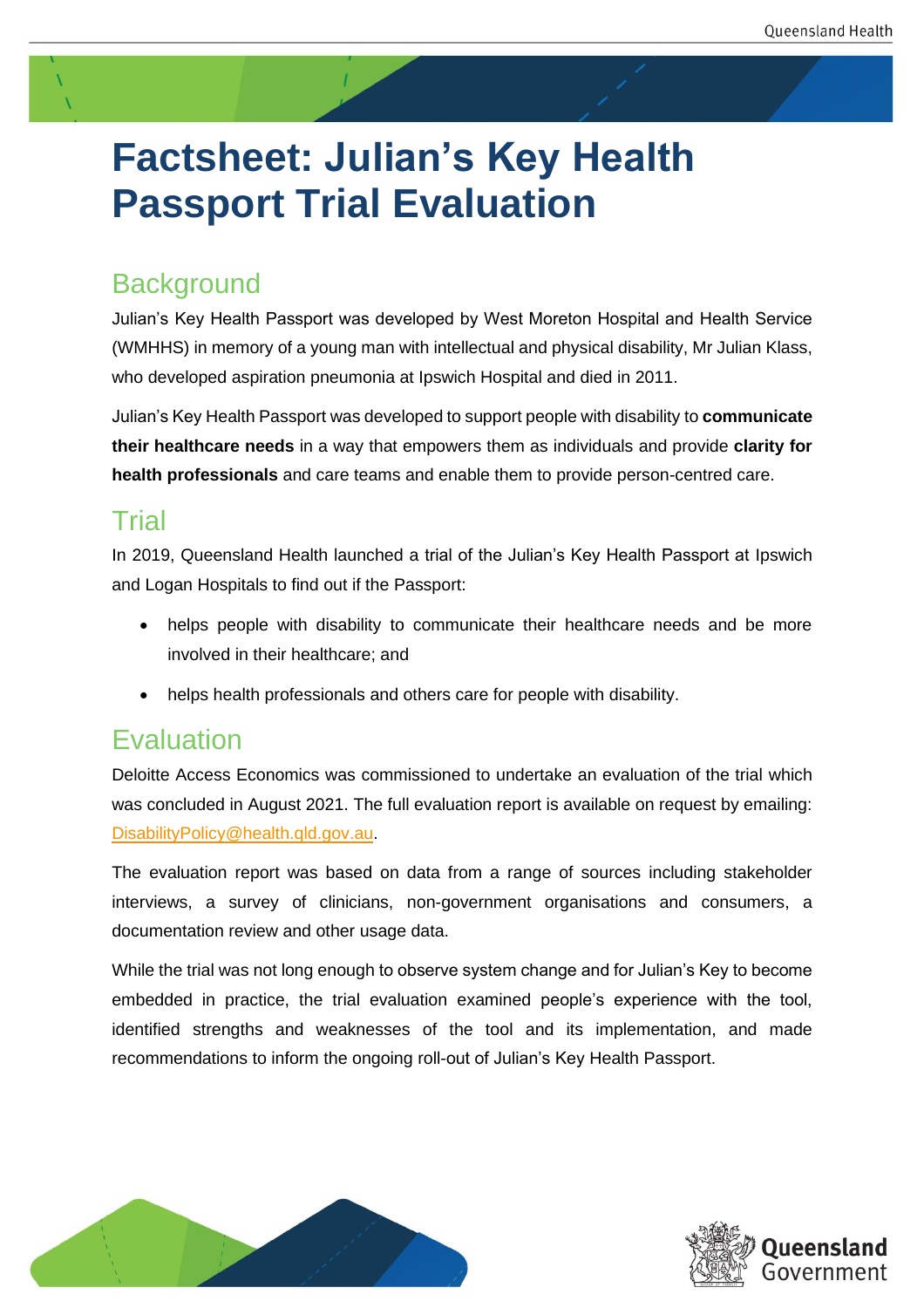# Key findings from the evaluation

#### **Context**

- The perception of care for people with disability within hospitals could be better, which would reduce hesitancy in seeking hospital care.
- The evaluation report notes that there have been a number of reports that have identified issues relevant to the care of people with disability in the hospital system. This includes the Queensland Public Advocate's review, *Upholding the right to life and health: A review of the deaths in care of people with disability in Queensland: A systemic advocacy report*, and the 2020 interim report of the Royal Commission into Violence, Abuse, Neglect and Exploitation of People with Disability.
- Consistent formal processes for care for people with disability in clinical and hospital settings are needed. Where Nurse Navigators adopted this role, they are highly valued by consumers and their carers.
- Consumer experience of the tool varied depending on multiple factors, including the setting of care, level of clinician awareness, accessibility and time constraints.

#### **Strengths**

- There is general support for the Julian's Key Health Passport and wide acknowledgement of its potential. All stakeholders, and in particular consumers, see the value of Julian's Key to assist in the communication of care needs, to guide referral and handover, and deliver better informed person-centred care.
- The personalised aspects of the tool are empowering to the consumer and encourage ownership.
- Staff within the health system and support services who were exposed to Julian's Key reported increased awareness of care needs and improved ability to communicate with people with disability and their carers.
- Queensland Health branding and certifying of information within the tool empowered carers and consumers to assert their rights and care needs while in hospital.
- Downloads of the Julian's Key mobile application steadily trended upwards over time, with a preference for the paper version among both consumers and clinicians.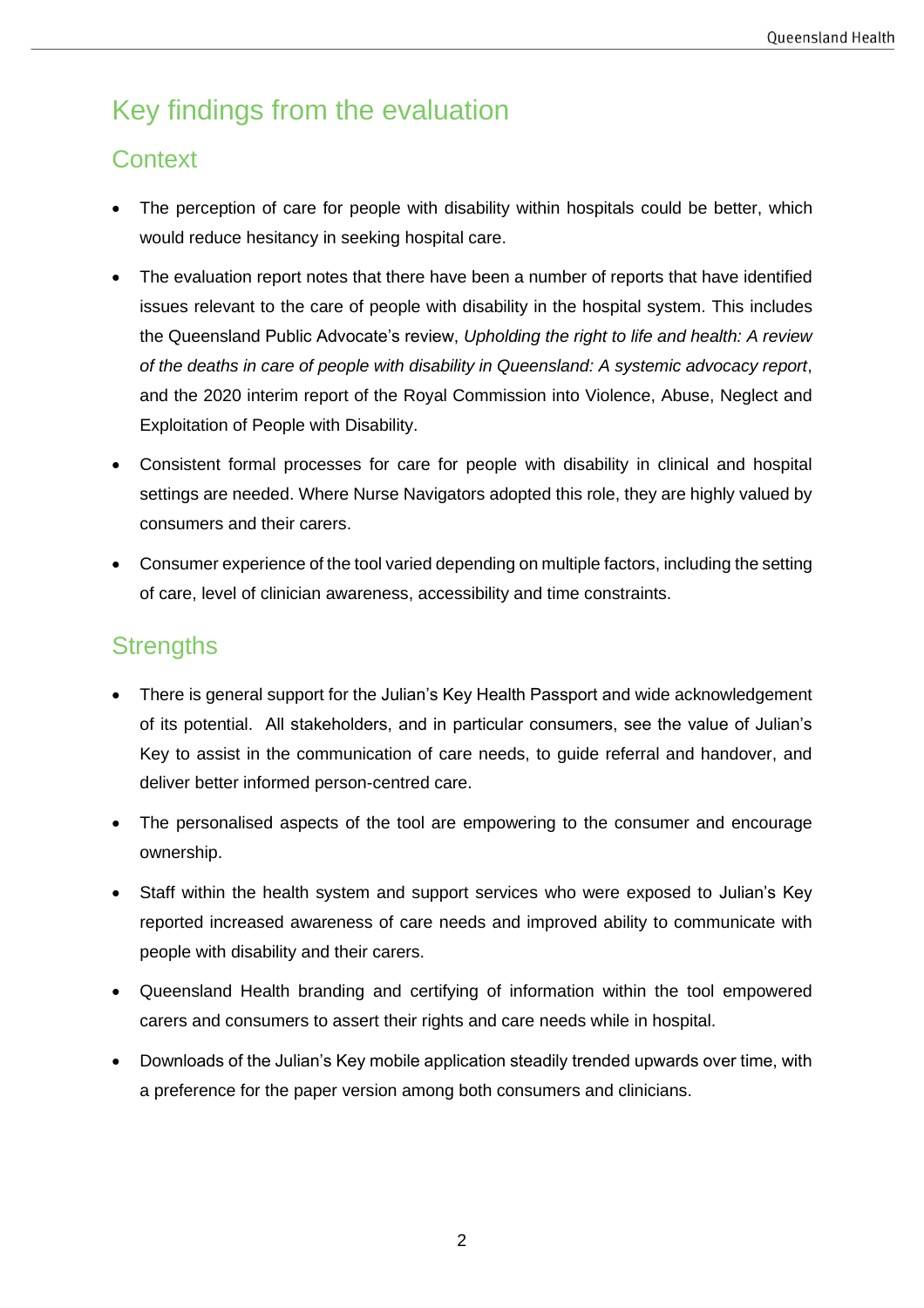#### Room for improvement

- There is low awareness of Julian's Key among staff at trial Hospital and Health Services.
- Mobile application technology was favoured in the market at the time of development, however, other technology solutions have since been developed and should be explored.
- Julian's Key was not always used as intended, with completion of the tool often occurring post-acute episode in the hospital setting.
- The time cost to complete the tool was a barrier to uptake.
- There are other similar disability care summaries and communication tools available, and pre-existing documentation requirements. Tool fatigue may limit take-up by support workers working for non-government organisations.
- There were a number of challenges at the commencement of the trial, including governance issues, the impact of COVID-19 restrictions and early barriers to training implementation for clinicians which impacted clinician awareness of the tool.
- Greater involvement of people with disability in early formative design processes may have been beneficial in optimising the design and communicating the intended settings for use.

#### Recommendations from the evaluation

- 1. Ensure that the scope and purpose of Julian's Key as a communication aid is clear and differentiated from other health passports used across the system.
- 2. Promote disability awareness and appropriate responses to people with disability in the hospital setting through staff training and integration of initiatives and tools supporting people with disability.
- 3. Explore opportunities for active involvement of consumers in future design processes as consumer perspectives on the benefits of using the tool will be key to ongoing uptake and sustainability of Julian's Key and achieving its objectives.
- 4. Resolve ongoing technology solution management and development, considering continuity of access for consumers.
- 5. Explore opportunities to improve the tool for conciseness and accessibility for consumers and usefulness for clinicians.
- 6. Review barriers to uptake, including explicit acknowledgement of the benefits and risks associated with the inclusion of medication lists within Julian's Key. There is also a need to consider the ethical implications of health service workers assisting consumers to complete the tool, including risks related to information accuracy and clinical governance.